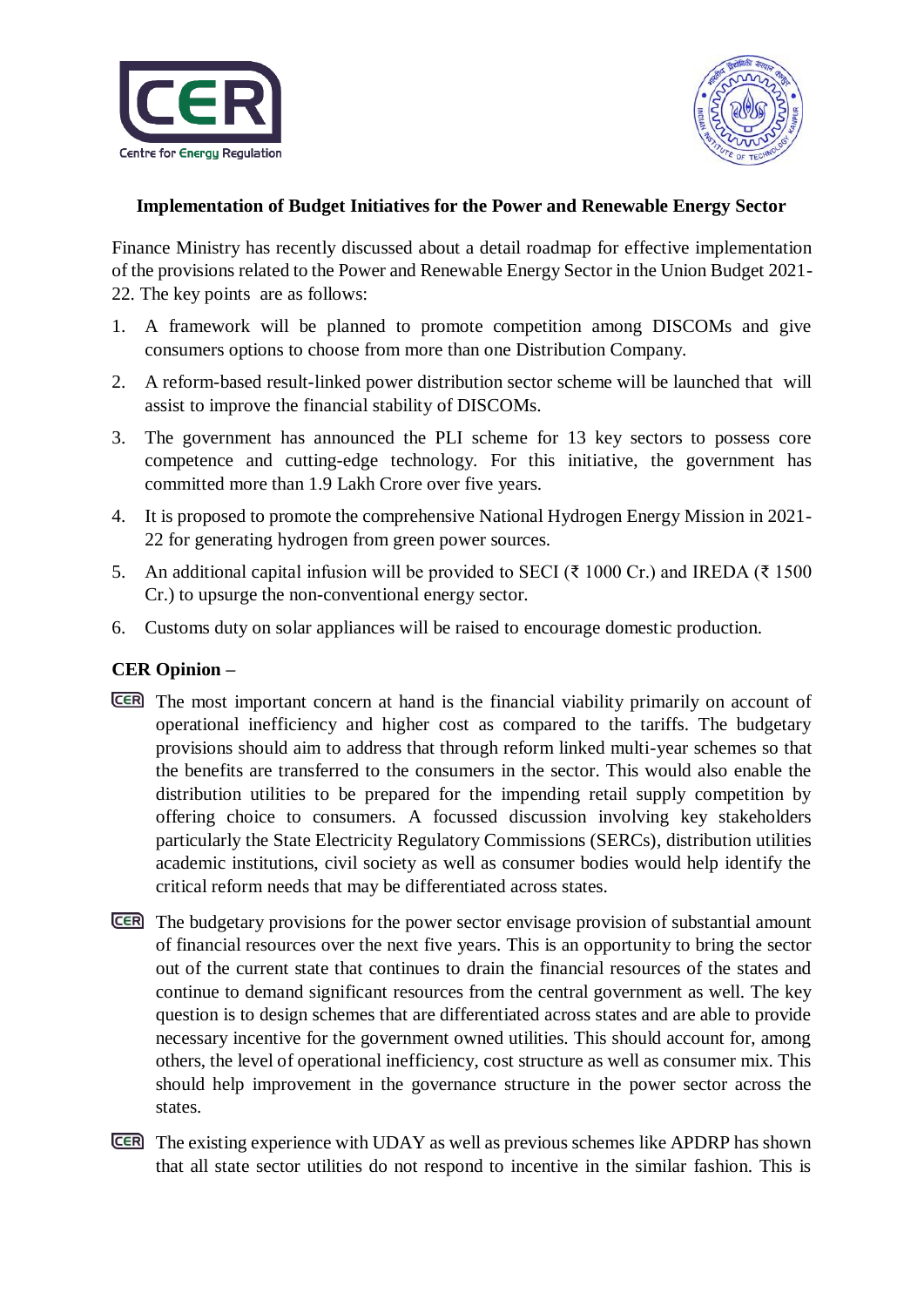



largely on account of difference in governance structure within the power sector (particularly the distribution utilities) across the states and important role played by the State Electricity Regulatory Commissions (SERCs). A 'single-design-fit-all' scheme may not be an effective way of implementing reform linked scheme across the states.

- Investment linked schemes should address the key aspects of the distribution sector that can help improve transparency of operations, cost-effective procurement and encourage RE integration. Previous schemes particularly APDRP and R-APDRP have facilitated investment in feeder/DT metering. However, in spite of significant investment, there is limited visibility of the energy accounting to the consumers.
	- a. **Grid Transparency**: Enable Distribution System by ensuring visibility of the grid through online and real-time data of energy accounting and its disclosure through the discoms' portal. This can be supported through targeted investment and incentive for reduction in losses.

An incentive may be provided to ensure that this energy accounting-based data is available in public domain to the licensee website, this will not only enhance the transparency but also encourage distribution utilities to take suitable measures for reduction in network losses. This will significantly reduce the overall risk for the new retail supply companies/investors.

- b. **Rooftop SPV:** Distribution companies face financial stress due to increase in rooftop solar adoption by consumers. This is expected to impact growth of rooftop SPV across the country. A special program aimed at tapered support to discoms for facilitating higher penetration of rooftop SPV would help to partially bridge the financial impact due to SPV adoption.
- c. **Solar Pumps for Agriculture:** Enhance support for Agricultural SPV programs, based on competitive, transparent and cost-effective process. This would help reduce the financial losses for the distribution companies as well.
- d. **State Level GeM**: Enable transparency in all procurement by the generation, transmission, trading (holding) as well as distribution companies. Power procurement planning based procurement of power through competitive bidding/market. All asset purchase above a limit (say Rs. 1 lakh) to be compulsorily done through fully transparent process that can be facilitated through an online platform like GeM (say **UP-GeM, RAJ-GeM** etc). This can be state-specific platform but with standardised design feature ensuring seamless portability/accessibility of information across the nation. Budgetary support through by GoI can help setup such a platform across all states (this may be extended to all procurement in the respective state government). This would influence investment decision but would ensure that procurement happens in a standardised fashion reducing cost of procurement and ensuring that data on all procurement is accessible for all stakeholders.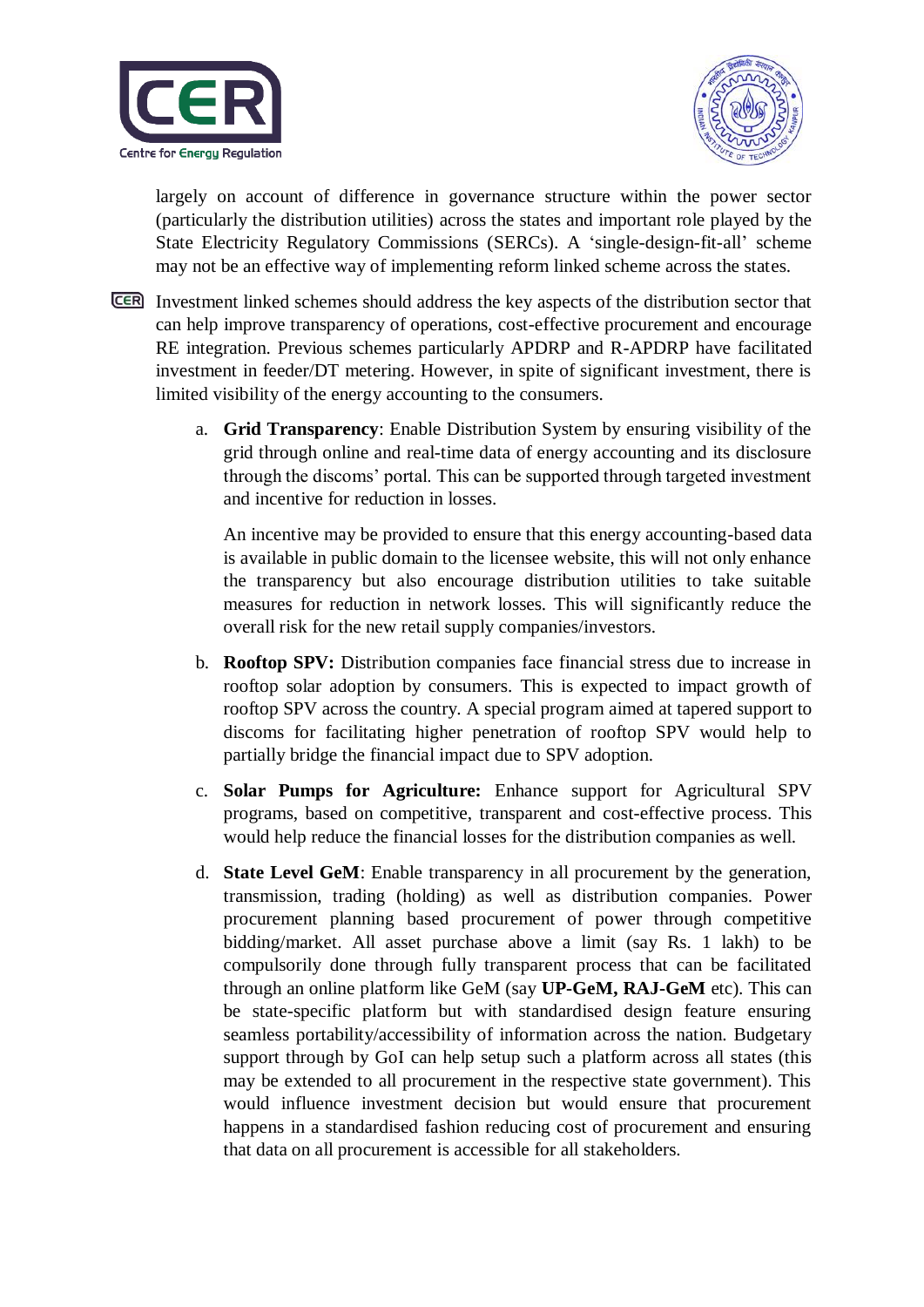



- e. **Improvement in Grid Flexibility**: Higher RE integration in the power system across the states is limited by its flexibility on account of the inability of the generating stations to operate at lower technical minimum generation level and achieve higher level of ramping rates. Further, incentivising investment in costeffective storage particularly pumped hydro generating stations (including those in the neighbouring countries) can help address some of the potent challenges for higher RE integration.
- **Multiple Distribution Licensee Vs Retail Supply Competition:** Ministry is supporting creation of multiple distribution company, the electricity distribution network being a natural monopoly would ideally require a single distribution utility. In the absence of significant economies of scale available to a new entrant distribution licensee, there would be cost inefficiency for the sector as a whole, this would particularly of concern in distribution areas with low load density. Further, it would also lead to duplication of distribution network that will have to overcome the right way of urban areas across the distribution companies.

Given that the budget has recognized the need to provide consumers an alternative to existing electricity supplier, it would be desirable that appropriate policy and regulatory changes can be adopted towards the same. Due to the differences in terms of consumer mix, Power purchase obligation, existing financial state and financial obligation, distribution segment across all the states may not be amenable to immediate adoption of supplier choice. However, an enabling framework under the Electricity Act be allowed to adopt a graduated path towards enhancing competition in retail supply. For example, a state may like to segregate a portion of distribution license area to be experimented with retail competition, learn from this experience before opening up other areas.

**Distribution Sector Reform:** The next distribution level reform needs to be identified and debated with the relevant stakeholders including the Regulators while taking into account the consumers' perspective. One such area of distribution reform would be network and energy tariff to unbundle across the Distribution Utilities. It is pertinent to note that a selected SERCs have determined separate tariff for network and energy. Given the larger choice (same network) particularly unbundling of retail tariff measure would be identified and that can be supported with necessary incentive for the distribution sector. Improvement in the governance framework within the distribution utilities is important to ensure that the public sector entities also embrace incentives linked to various schemes as a private sector entity would do.

Furthermore, to ensure that the sector is able to embrace retail supply competition, it is important to ensure the 'visibility' of the distribution grid particularly the energy accounting across the electricity supply chain over the distribution network starting from the interface meter, feeder, distribution transformer, consumers.

**Feeder Separation:** Given that the power supply position has improved across the country, and some of the states have already ensured near 24-hour of electricity supply for the agriculture sector. The techno-economic viability of feeder separation needs to be